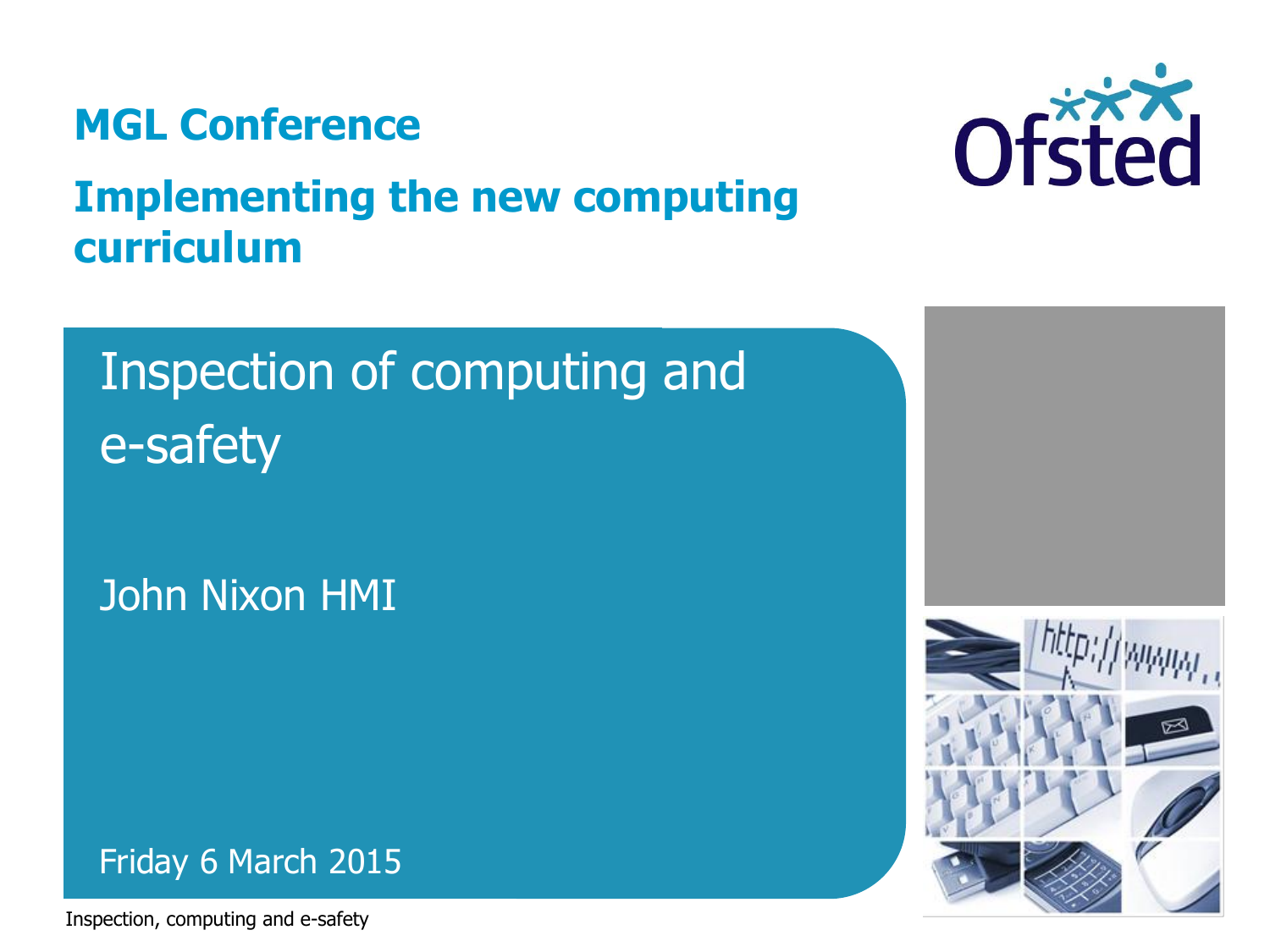# Computing and inspection

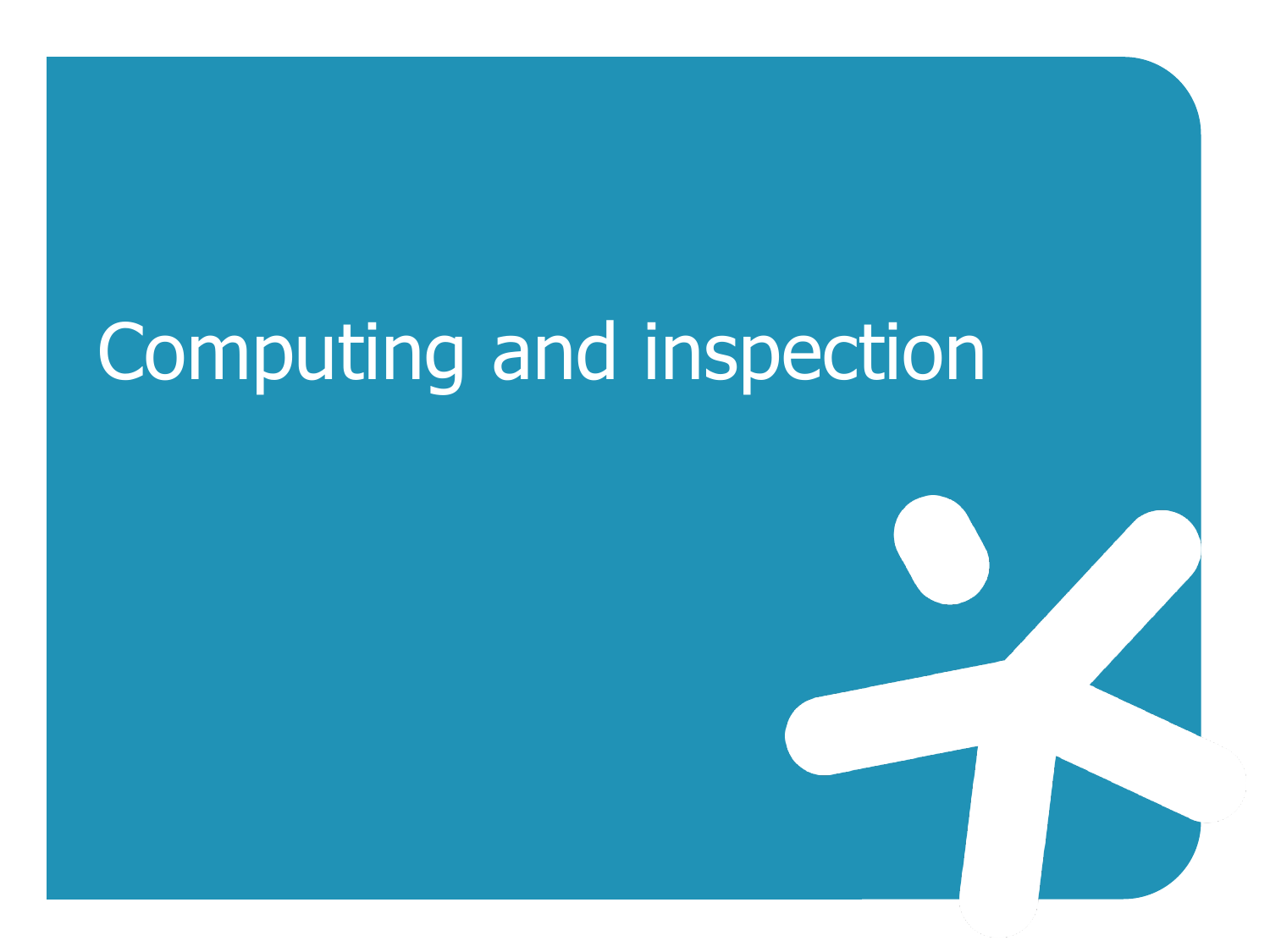### **Computing**

- The final programmes of study for computing for Key Stages 1-4 were published in September 2013. Maintained schools in England are legally required to follow this statutory national curriculum from September 2014.
- The national curriculum sets out in programmes of study, on the basis of key stages, subject content for those subjects that should be taught to all pupils.
- Every state-funded school must offer a curriculum which is balanced and broadly based and which promotes the spiritual, moral, cultural, mental and physical development of pupils at the school and of society, and prepares pupils at the school for the opportunities, responsibilities and experiences of later life.



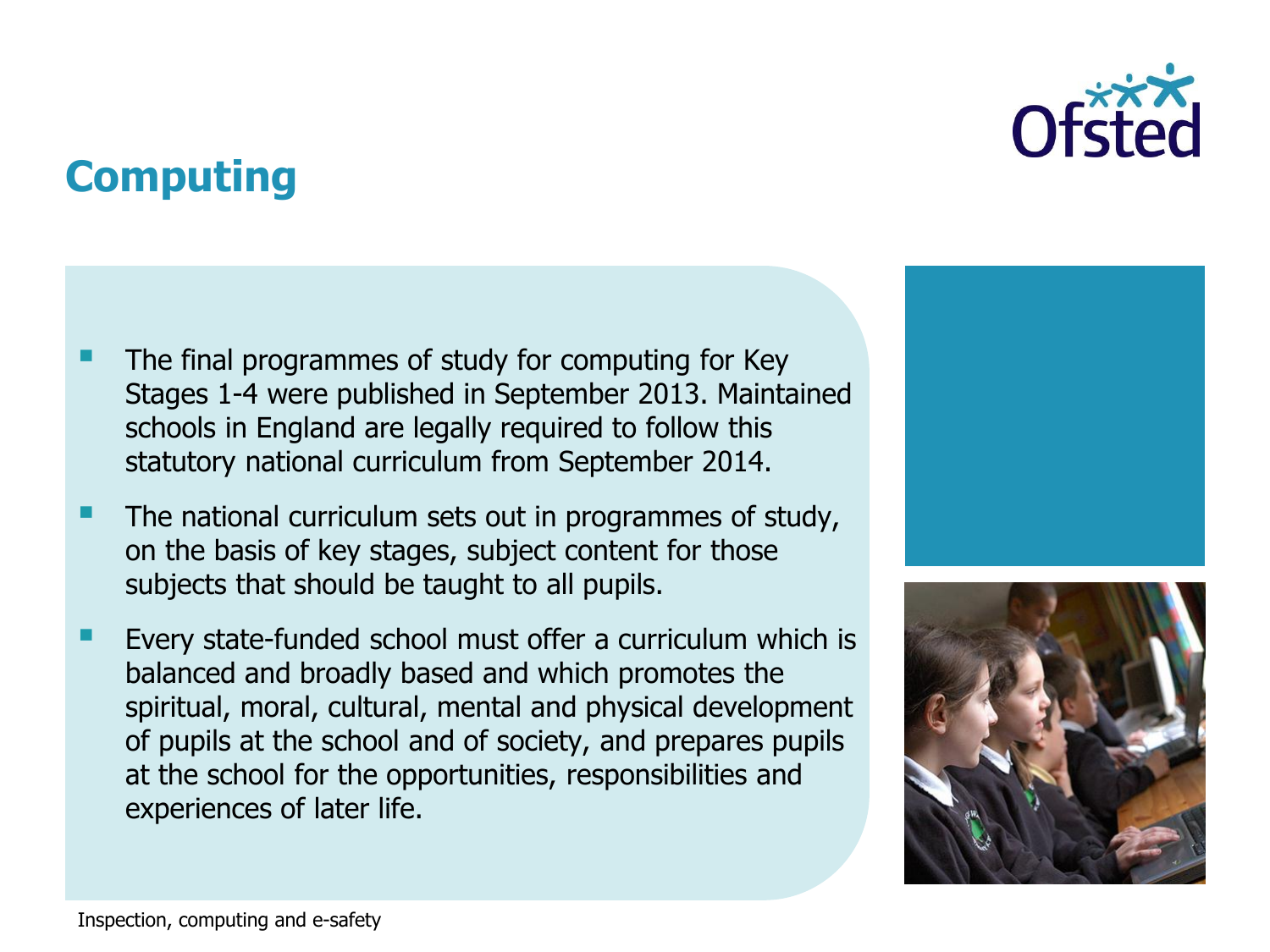

### **Computing**

- The school curriculum comprises all learning and other experiences that each school plans for its pupils. The national curriculum forms one part of the school curriculum. Inspectors see a range of curricula across maintained schools, academies and free schools. Schools develop their own curriculum to respond to the particular needs of their pupils and ensure they receive a broad and balanced education. However, a school's curriculum must comply with the legislation to give pupils the opportunity to study a wide range of subjects.
- Academies are also required to offer a broad and balanced curriculum in accordance with Section 1 of the 2010 Academies Act.
- All schools must publish their school curriculum by subject and academic year online; there is a legal requirement to make curriculum information available on a school's website.



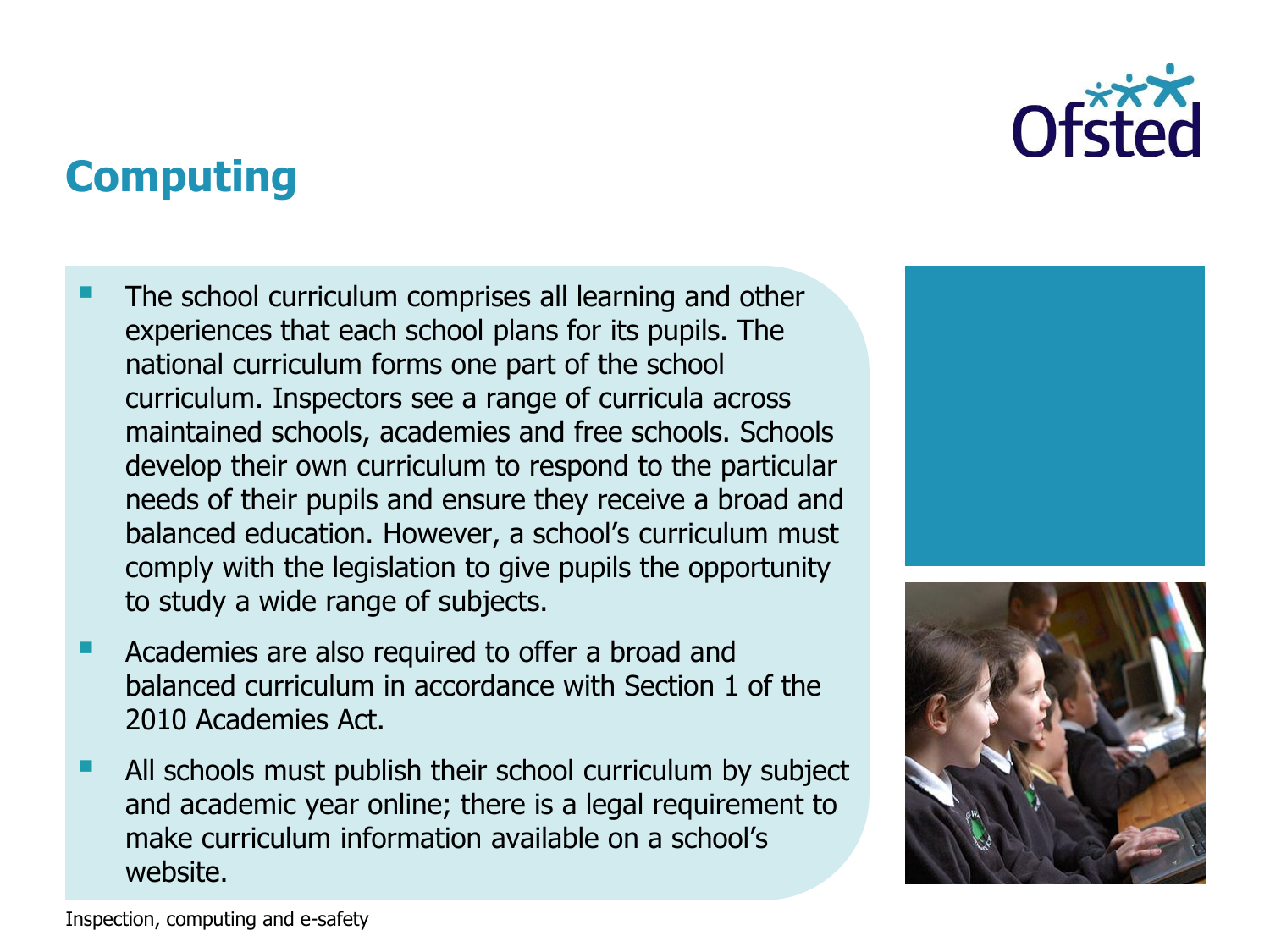### **Computing**

The computing curriculum can be considered as built from three strands:

- **Computer science:** the scientific and practical study of computation; what can be computed, how to compute it, and how computation may be applied to the solution of problems.
- **Information technology:** concerned with how computers and telecommunications equipment work, and how they may be applied to the storage, retrieval, transmission and manipulation of data.
- **Digital literacy:** the ability to effectively, responsibly, safely and critically navigate, evaluate and create digital artefacts using a range of digital technologies.



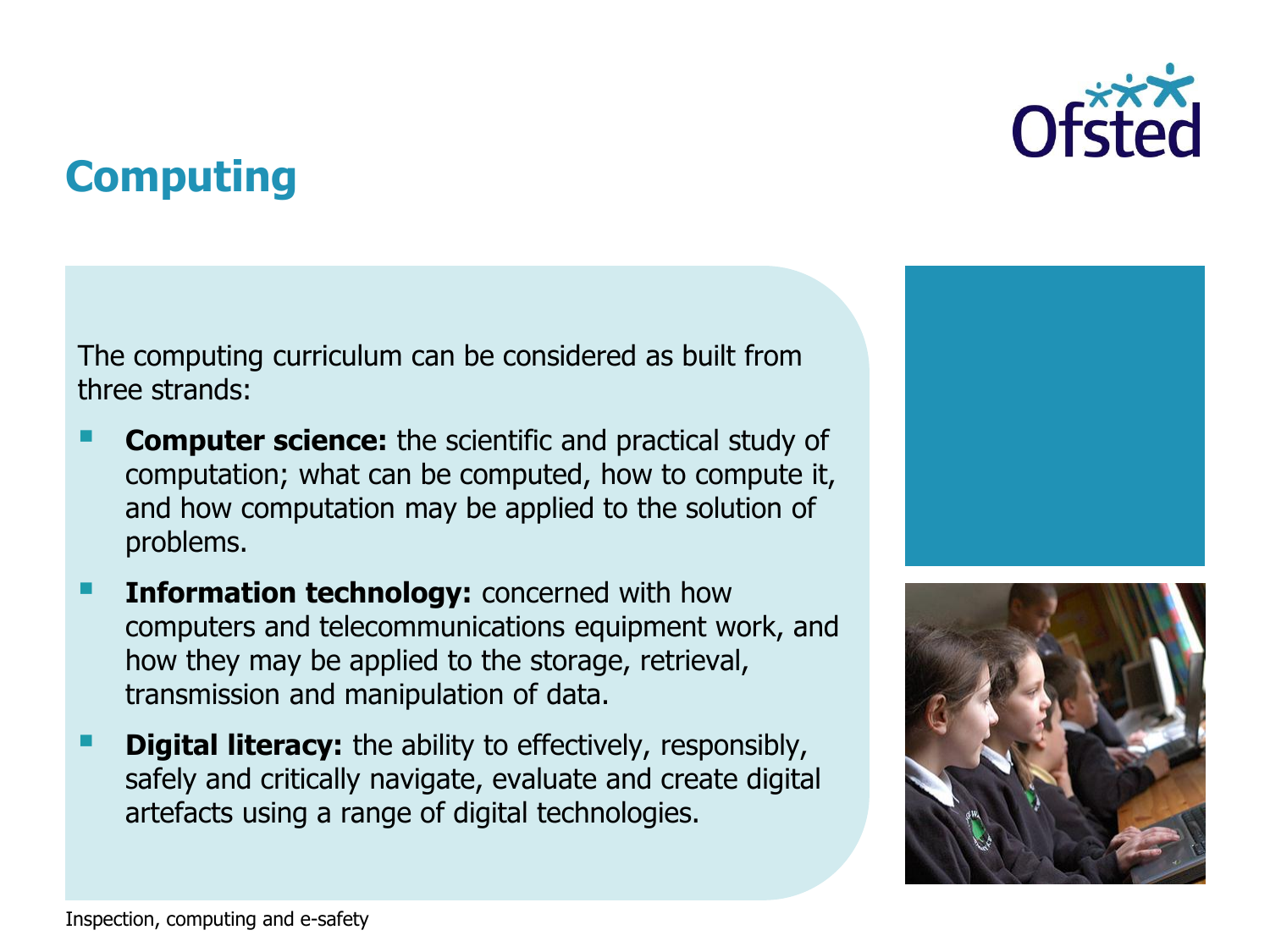

## **Evaluating the curriculum (extract)**

The School inspection handbook (paragraph 152) states that inspectors should consider how well leadership and management ensure that the curriculum:

- is broad and balanced, complies with legislation and provides a wide range of subjects, preparing pupils for the opportunities, responsibilities and experiences of later life in modern Britain
- promotes high levels of achievement and good behaviour
- links to the school's system of assessment and that together they set out what pupils are expected to know, understand and do, and when
- is effectively planned and taught
- is based at Key Stage 4 on a balance between academic and vocational courses that is appropriate for the pupils



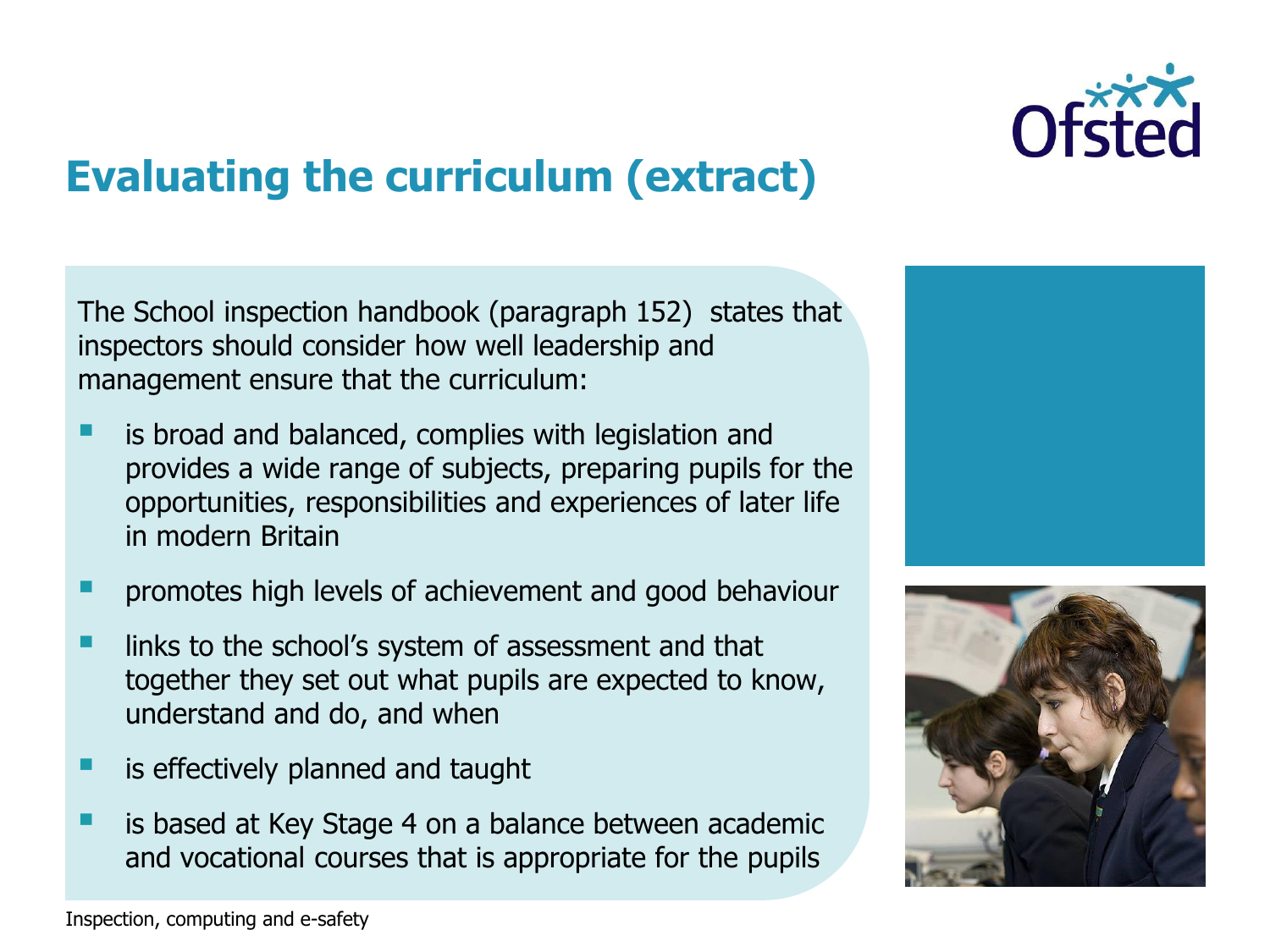

## **Evaluating the curriculum (extract)**

The School inspection handbook (paragraph 152) states that inspectors should consider how well leadership and management ensure that:

- information about what is taught in the curriculum each year is shared with parents and carers, including by meeting the statutory requirement to make curriculum information available on the school's website
- the curriculum does not compromise pupils' achievement, success or progression by inappropriate early or multiple entry to public examinations, for example in mathematics
- the curriculum fully meets the requirements of the 16–19 study programmes and takes account of course completion rates and the needs of learners.

Inspectors will be aware that, for example, a Year 7 teacher cannot currently assume that pupils have covered the full KS1 and KS2 computing programmes of study.





Inspection, computing and e-safety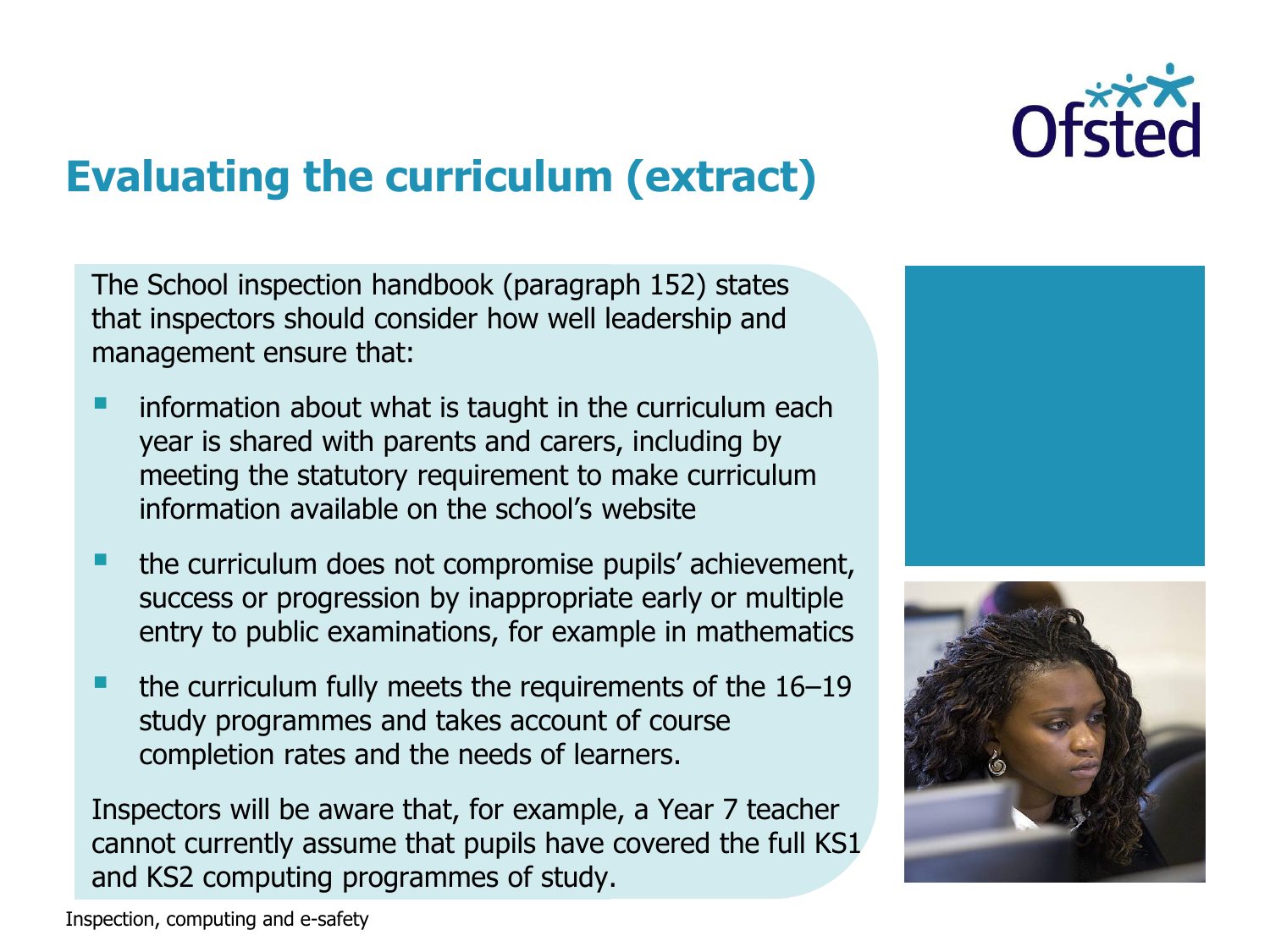

### **Evaluating achievement (extract)**

Achievement is outstanding when

- pupils make substantial and sustained progress throughout year groups across many subjects, including English and mathematics, and learn exceptionally well
- **the attainment and progress of disadvantaged pupils at 4** least match or are rapidly approaching those of other pupils nationally and in the school
- pupils acquire knowledge and develop and apply a wide range of skills to great effect in reading, writing, communication and mathematics. They are exceptionally well prepared for the next stage in their education, training or employment
- pupils, including those in the sixth form and those in the Early Years Foundation Stage, acquire knowledge quickly and develop their understanding rapidly in a wide range of different subjects across the curriculum



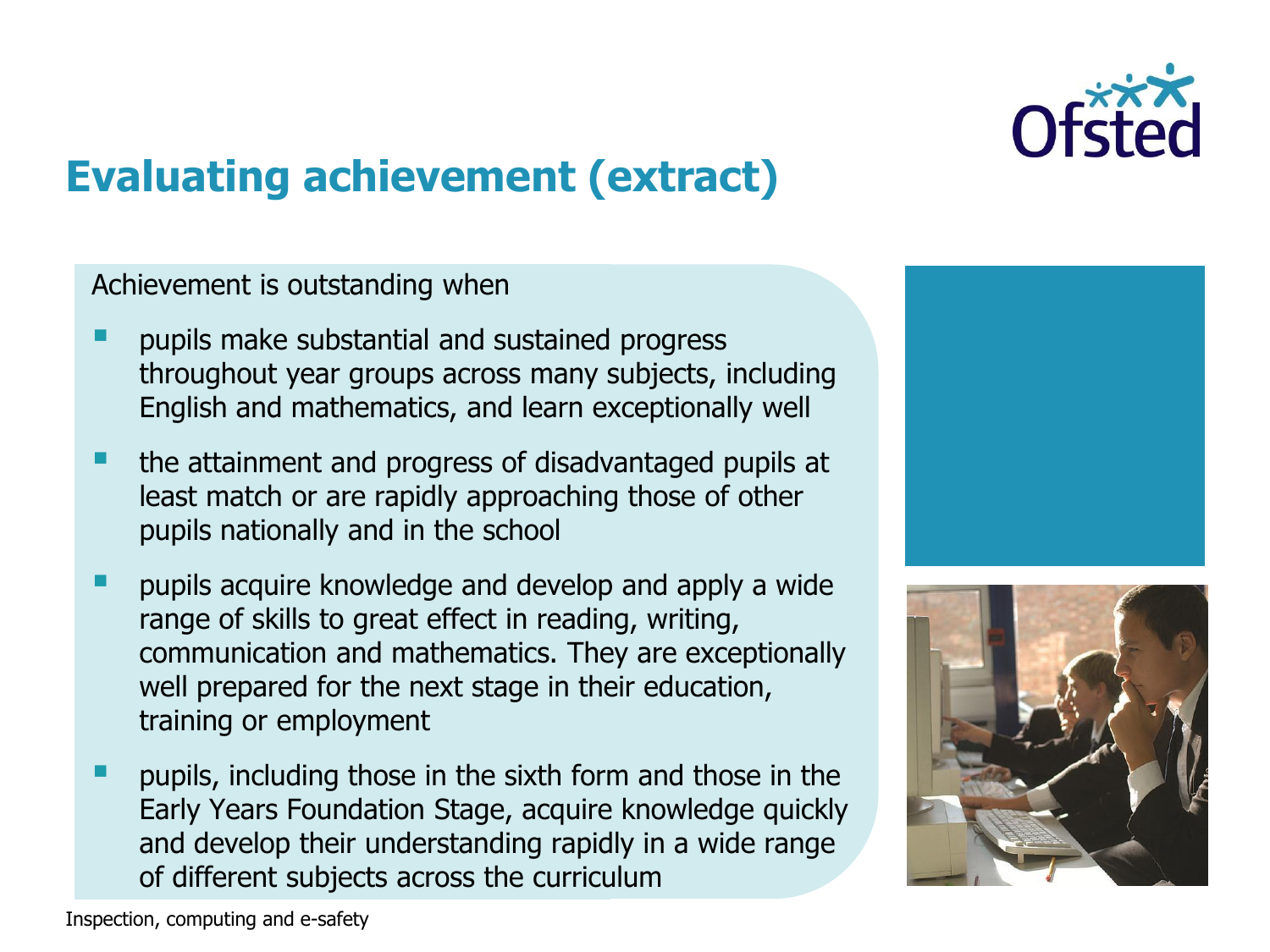

### **Evaluating achievement (extract)**

Achievement is outstanding when

- The learning of groups of pupils, particularly those who are disabled, those who have special educational needs, disadvantaged pupils and the most able, is consistently good or better
- the standards of attainment of almost all groups of pupils are likely to be at least in line with national averages with many pupils attaining above this. In exceptional circumstances, an outstanding grade can be awarded where standards of attainment of any group of pupils are below those of all pupils nationally, but the gap is closing rapidly, as shown by trends in a range of attainment indicators. This may include attainment in reading.



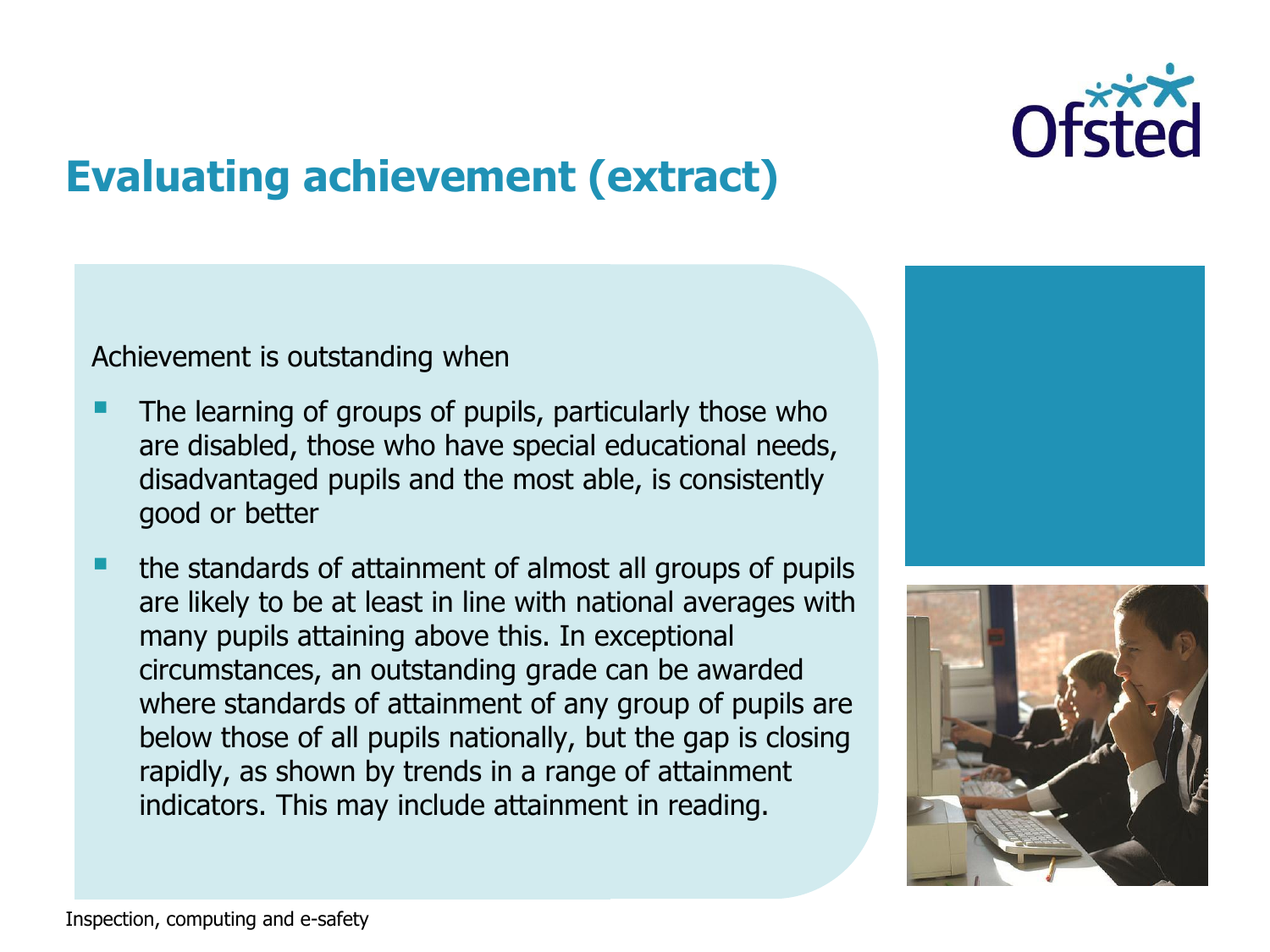

### **Assessment and reporting**

As now, inspectors will use a range of evidence to make judgements, including by looking at test results, pupils' work and pupils' own perceptions of their learning. Inspectors will not expect to see a particular assessment system in place and will recognise that schools are still working towards full implementation of their preferred approach.

Inspectors should evaluate how well leaders use formative and summative assessment to ensure that pupils, teachers and parents know if pupils are achieving the expected standard or if they need to catch up. Inspectors should consider how well:

- assessment information, including test results, is used by leaders and governors to improve teaching and the curriculum
- leaders ensure the accuracy of assessment through internal and external standardisation and moderation

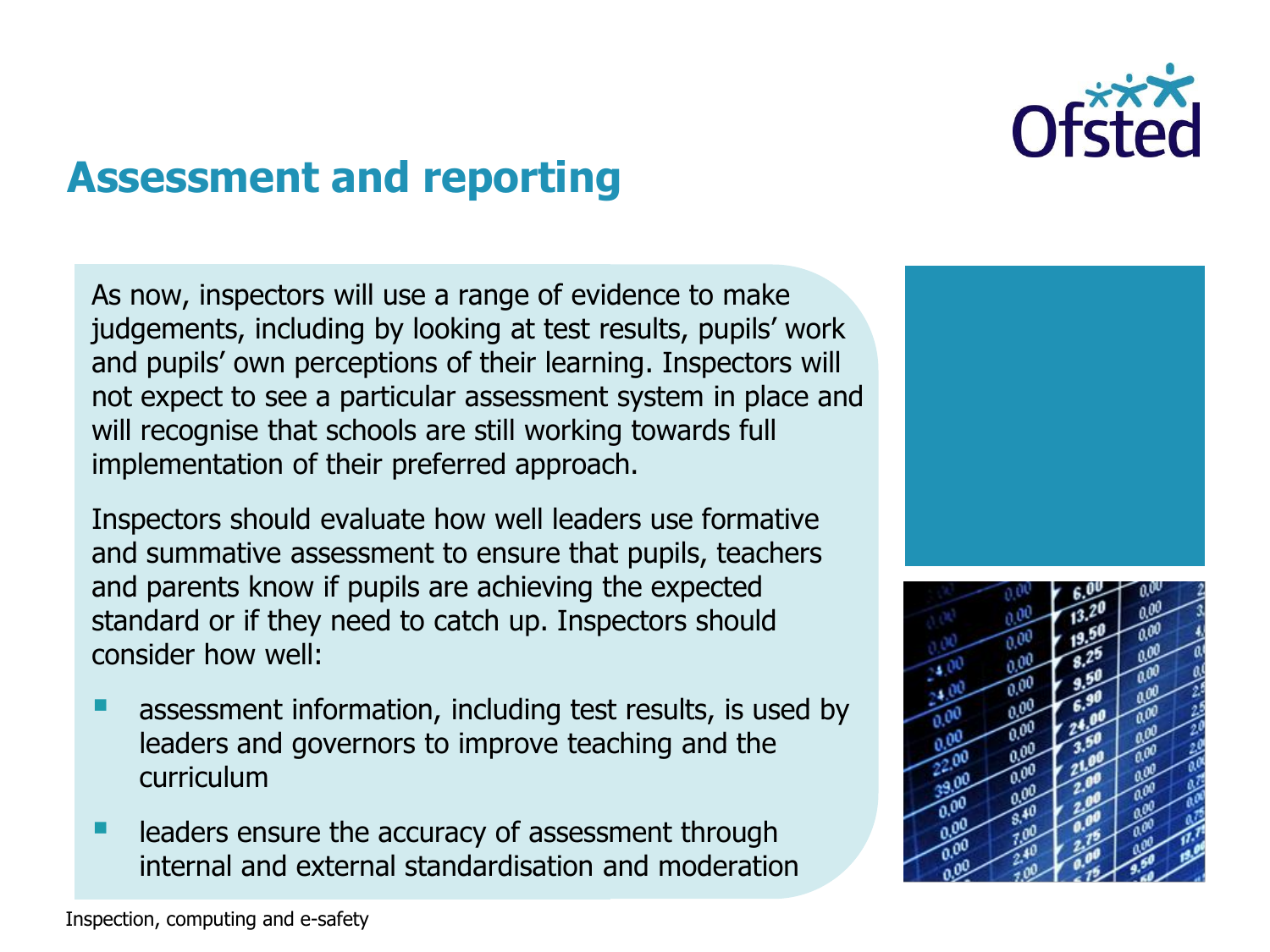

### **Assessment and reporting**

 schools adopt the best practice of working together to moderate assessment for year groups and the end of key stages, and come to a common understanding of attainment and share records at points of transfer.

In evaluating the effectiveness of reporting on pupils' progress and achievements, inspectors will assess the way the school reports on the progress and attainment of pupils to parents and carers. Inspectors will consider whether reports help parents to understand how well their children are doing in relation to any standards expected and how they can improve.

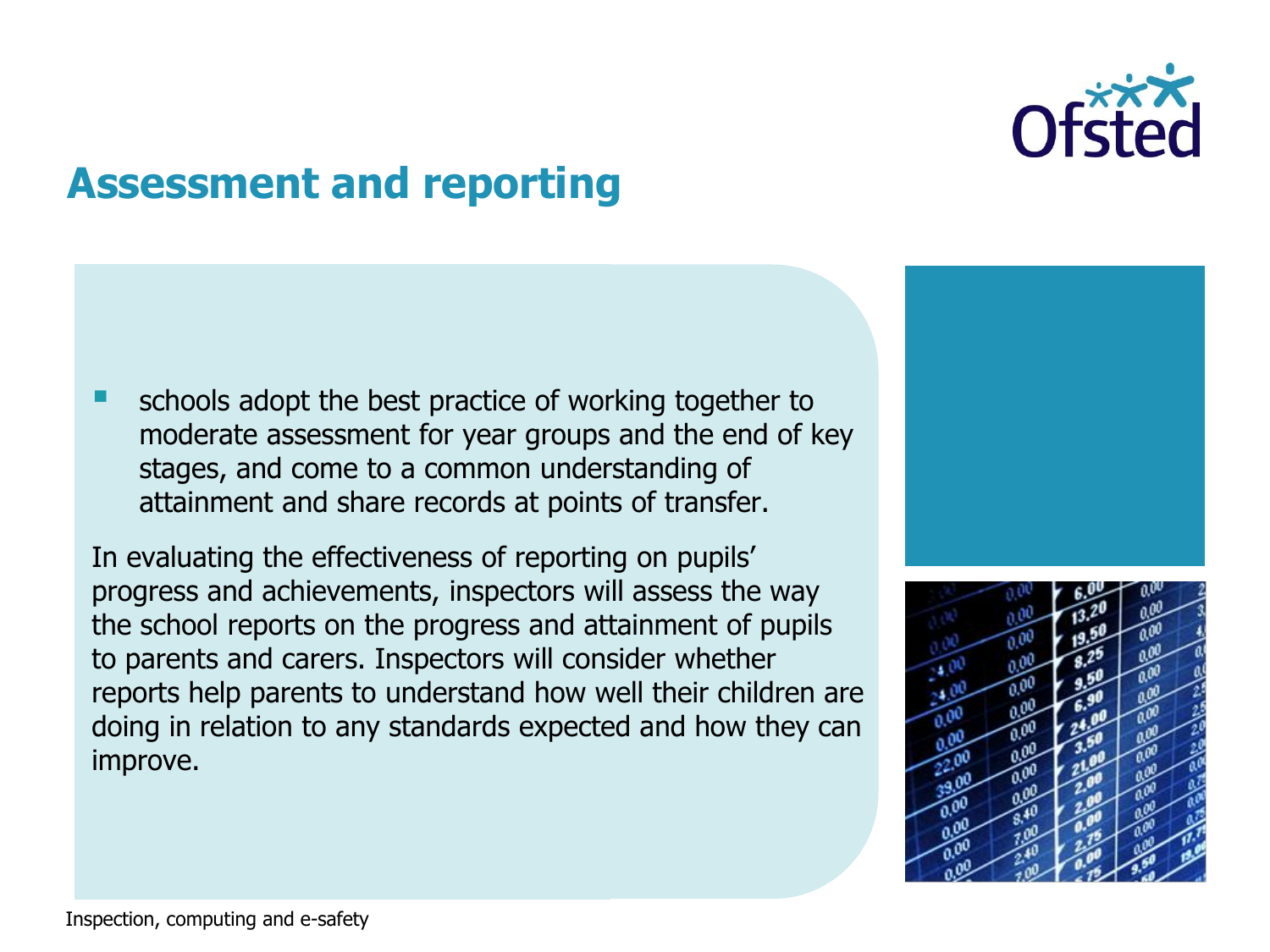# The inspection of e-safety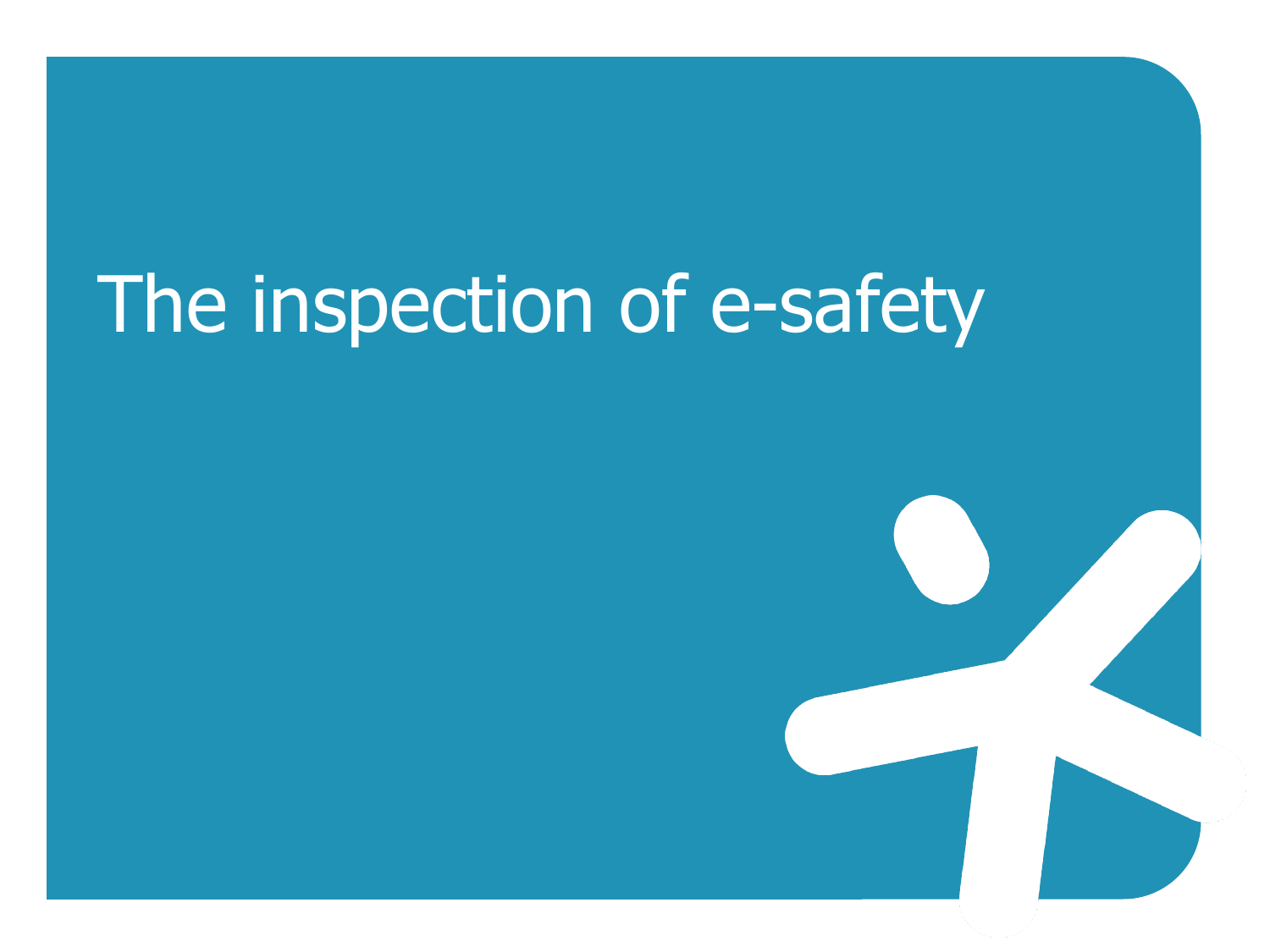### **Statutory duty**







'The **governing body** of a maintained school shall make arrangements for ensuring that their functions relating to the conduct of the school are exercised with a view to **safeguarding** and **promoting the welfare** of children who are pupils at the school.'

section 175 Education Act 2002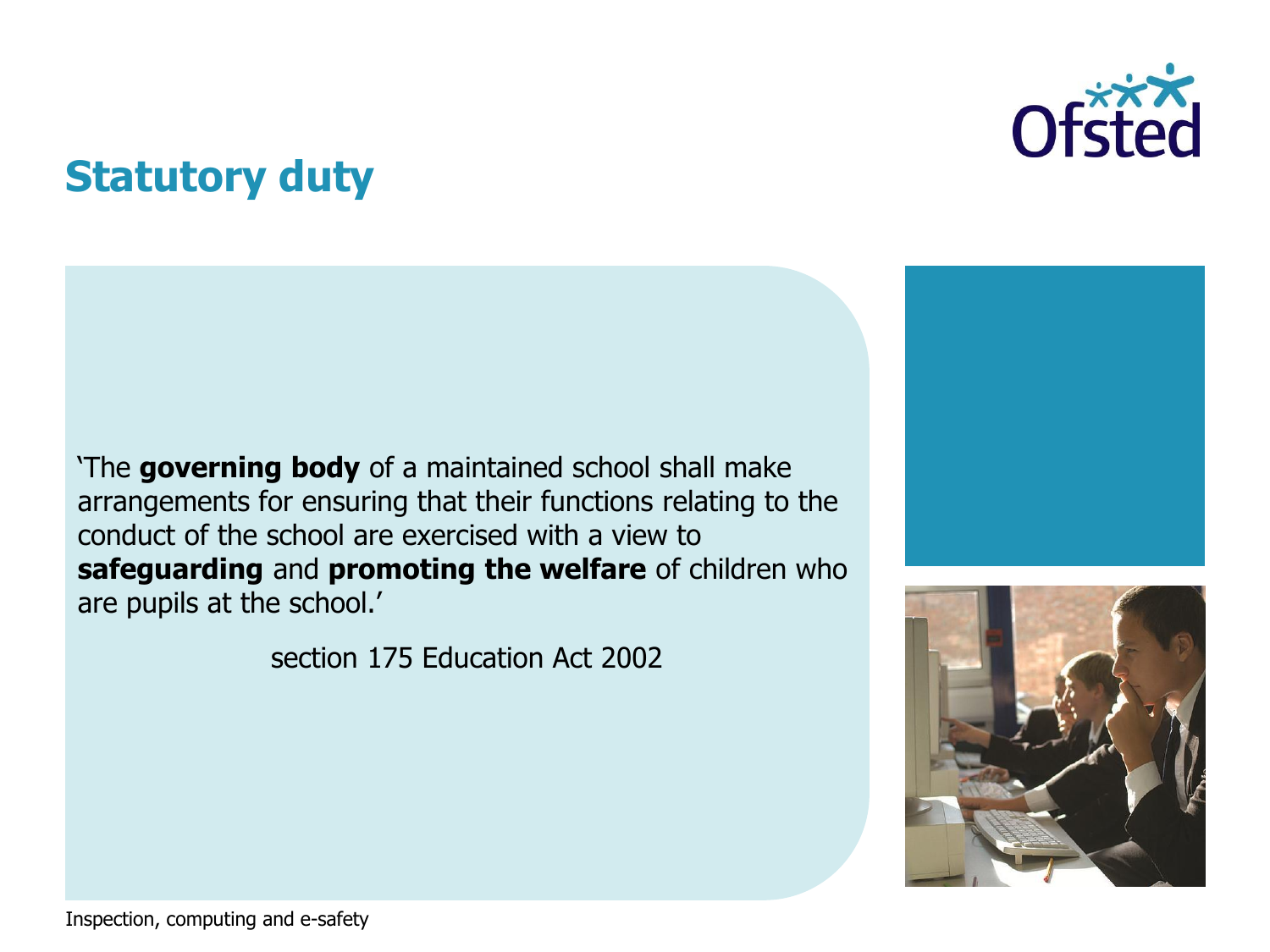

### **Inspection of e-safety**

The September 2014 School inspection handbook contains the following text:

### **The behaviour and safety of pupils at the school**

Inspectors should consider (paragraph 174 extract):

- types, rates and patterns of bullying and the effectiveness of the school's actions to prevent and tackle all forms of bullying and harassment; this includes **cyber-bullying** and prejudice-based bullying related to special educational need, sex, race, religion and belief, disability, sexual orientation or gender reassignment
- the success in keeping pupils safe, whether within school or during external activities through, for instance, effective risk assessments, **e-safety** arrangements and action taken following any serious safeguarding incident



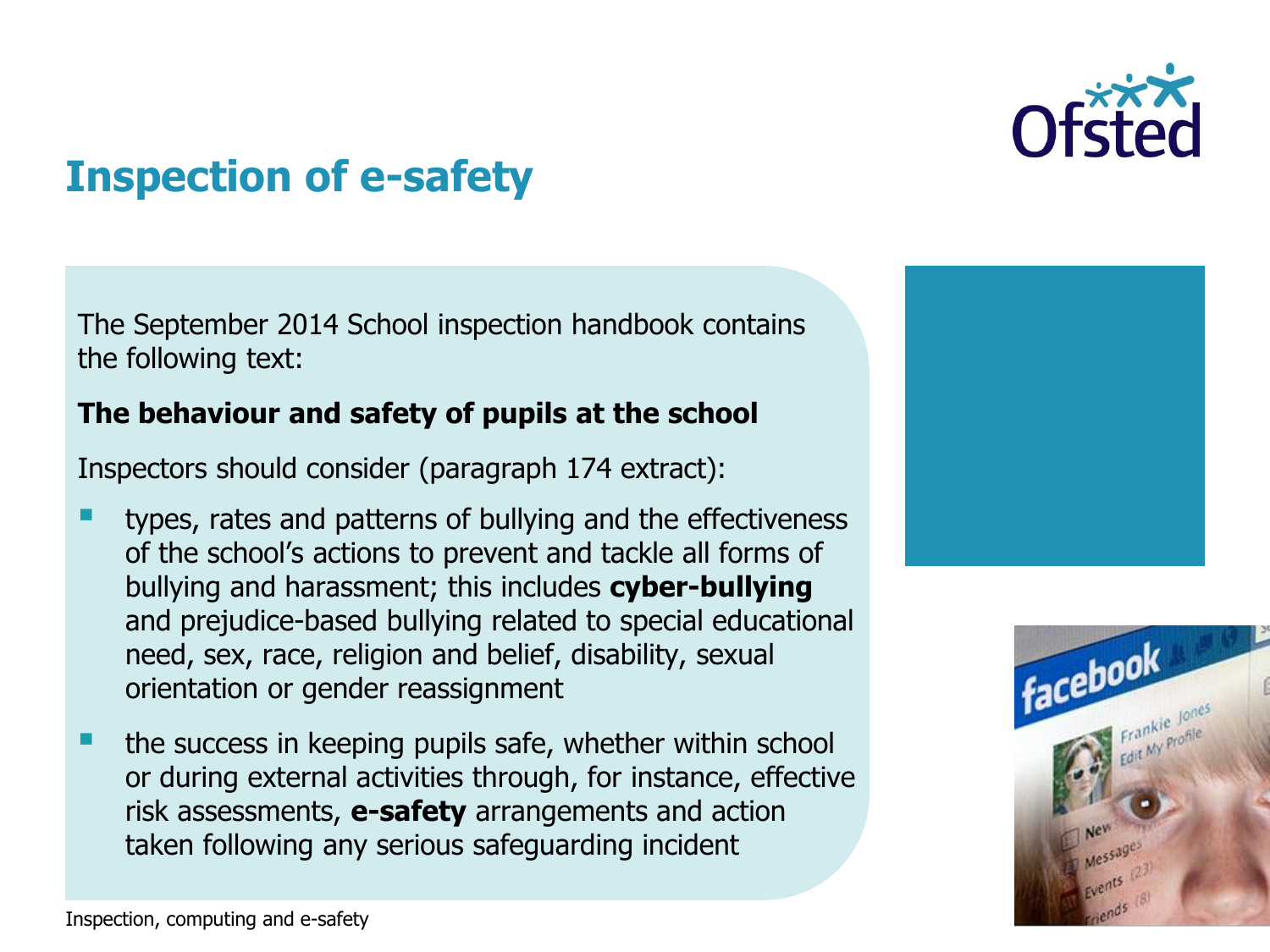

### **Inspection of e-safety**

The grade descriptor for outstanding includes:

- Pupils are fully aware of different forms of bullying, including **cyber-bullying** and prejudice-based bullying, and actively try to prevent it from occurring. Bullying and derogatory or aggressive language in all their forms are very rare and dealt with highly effectively.
- All groups of pupils are safe and feel safe in school and at alternative provision placements at all times. They understand very clearly what constitutes unsafe situations and are highly aware of how to keep themselves and others safe in different situations, including in relation to **e-safety**.

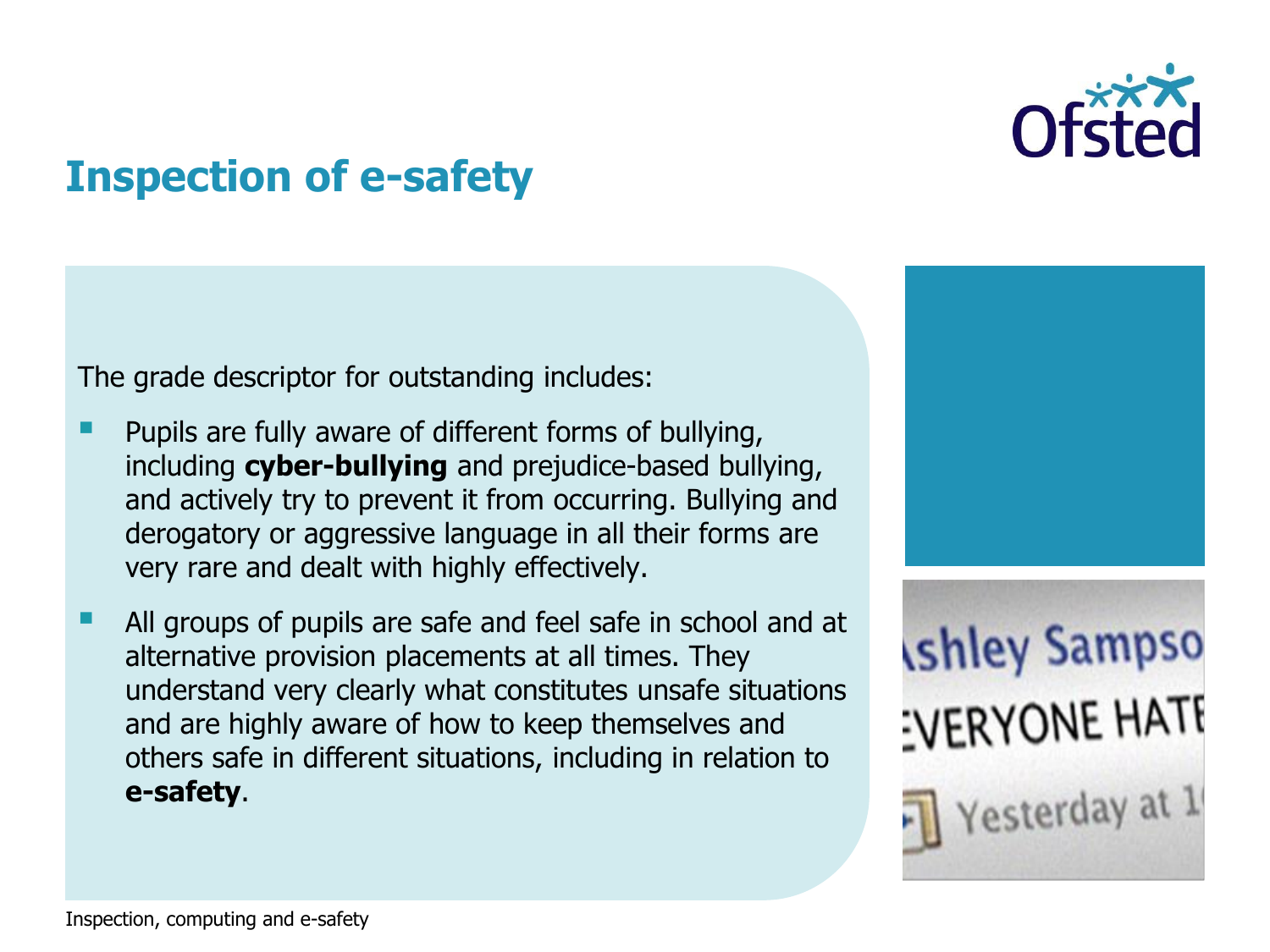

### **Inspection of e-safety**

The September 2014 School inspection handbook contains the following text:

### **The quality of leadership in, and management of, the school**

Inspectors should consider (paragraph 157):

 The effectiveness of safeguarding arrangements to ensure that there is safe recruitment and that all pupils are safe. This includes the promotion of safe practices and a culture of safety, including **e-safety**.



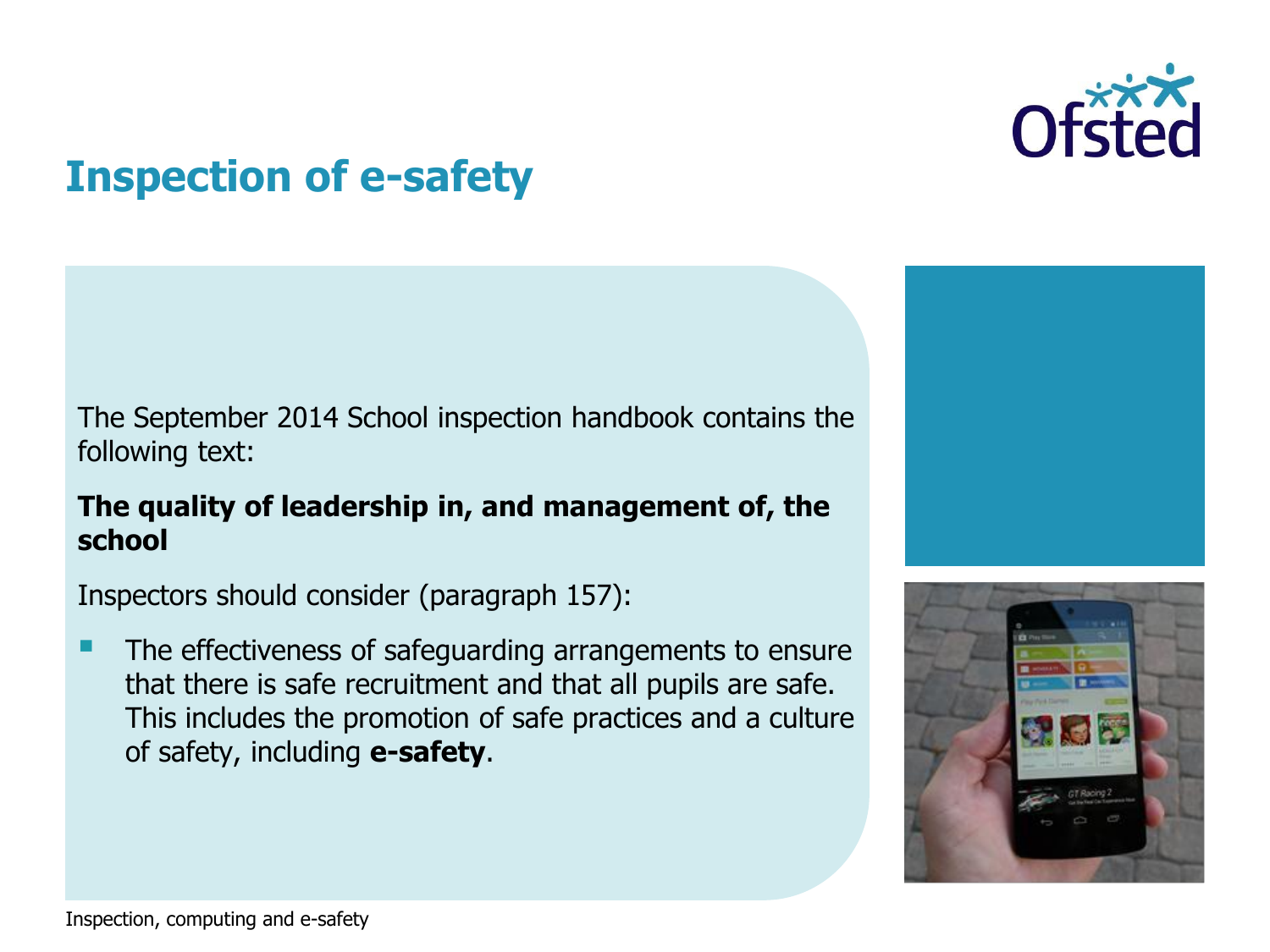### **Leadership**



The leadership and management of the school are likely to be judged to be **inadequate** if the school's arrangements for safeguarding pupils do not meet statutory requirements and give serious cause for concern.



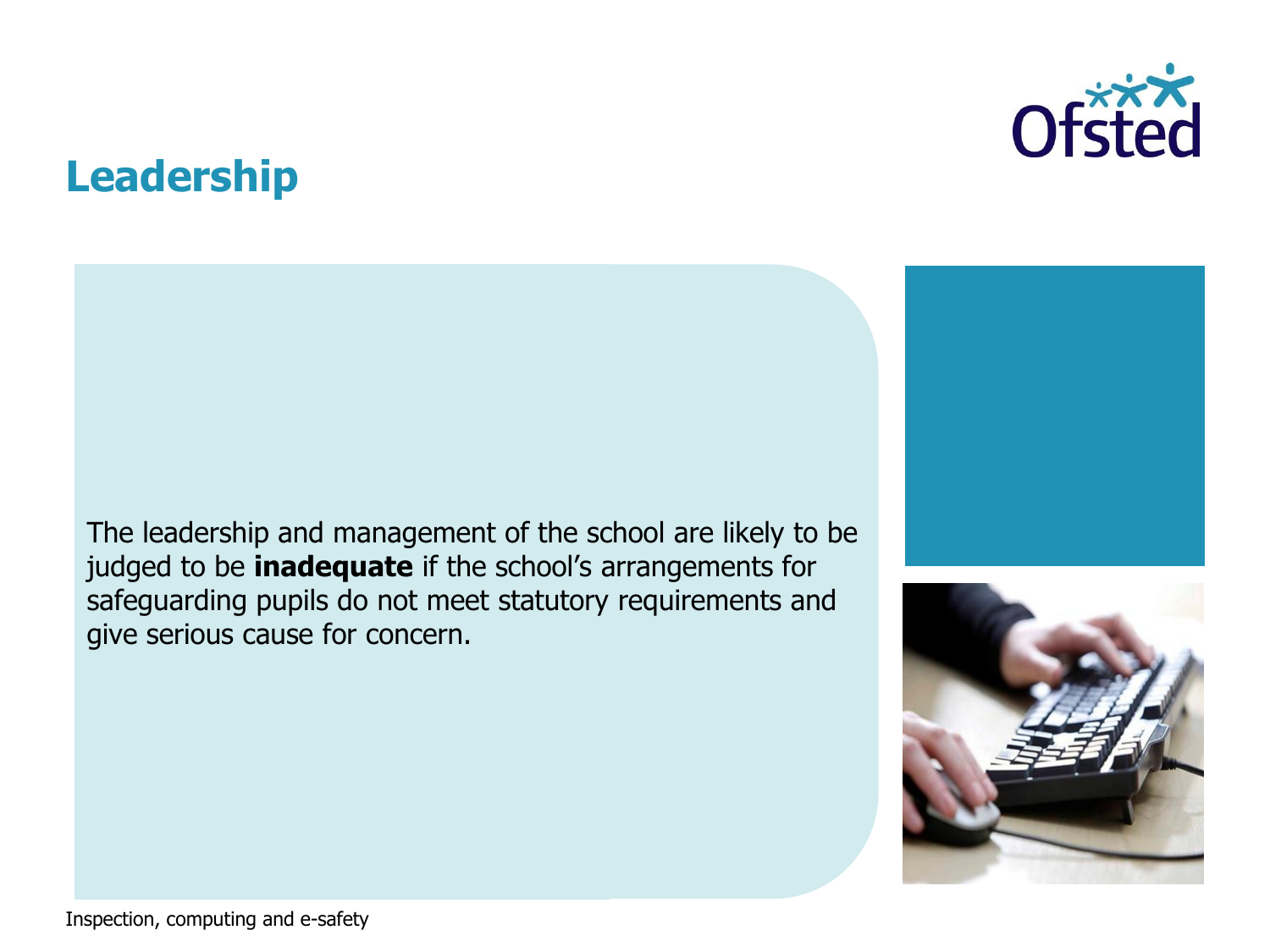

### **And finally**

- E-safety is now considered in the inspection of all education remits including the early years sector, further education and skills, and initial teacher education.
- Social care inspectors also consider e-safety in the inspection of these remits, including in boarding and residential provision in schools and colleges, children's homes and adoption and fostering services and agencies.



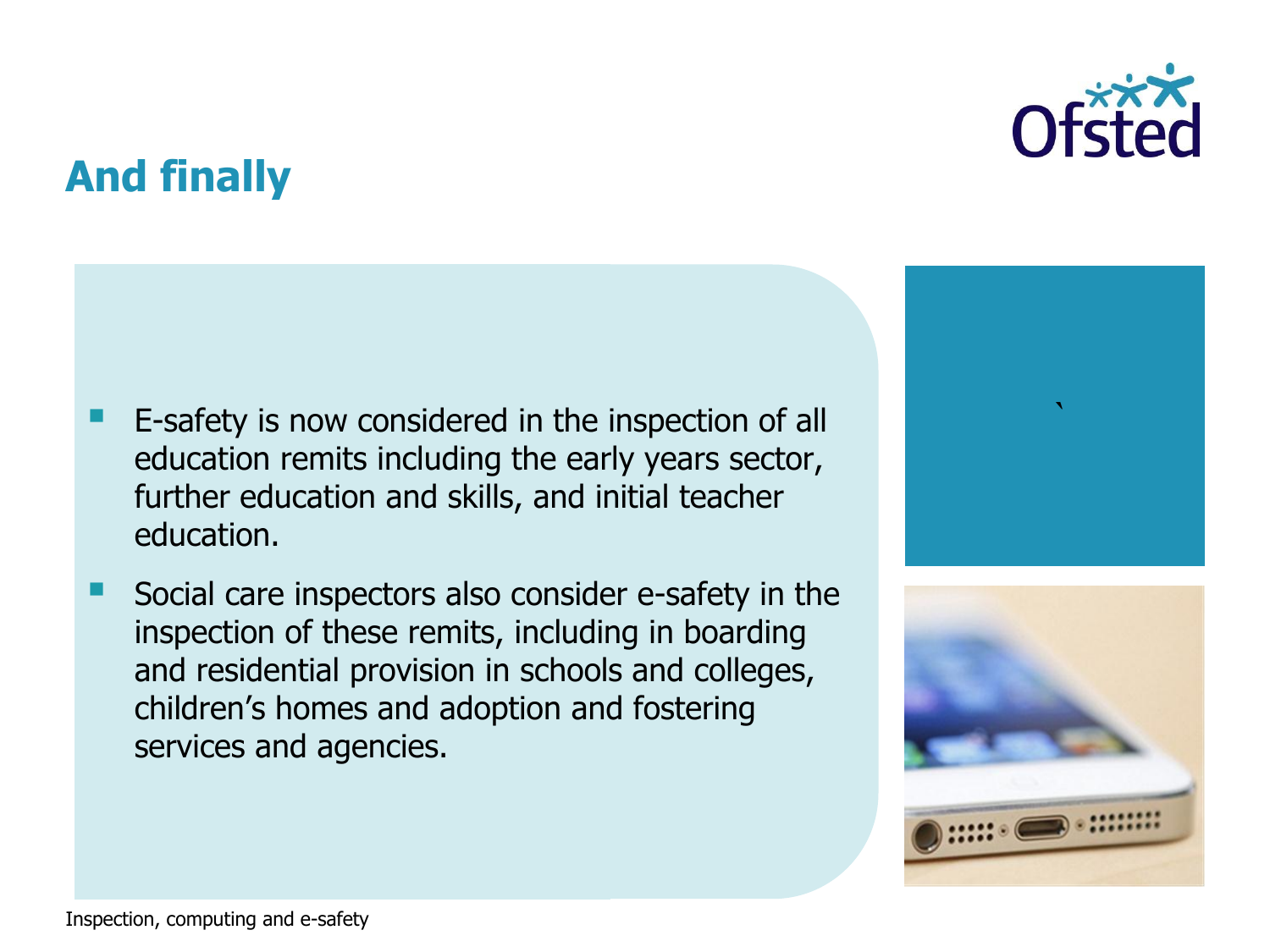

### **Essential background reading**

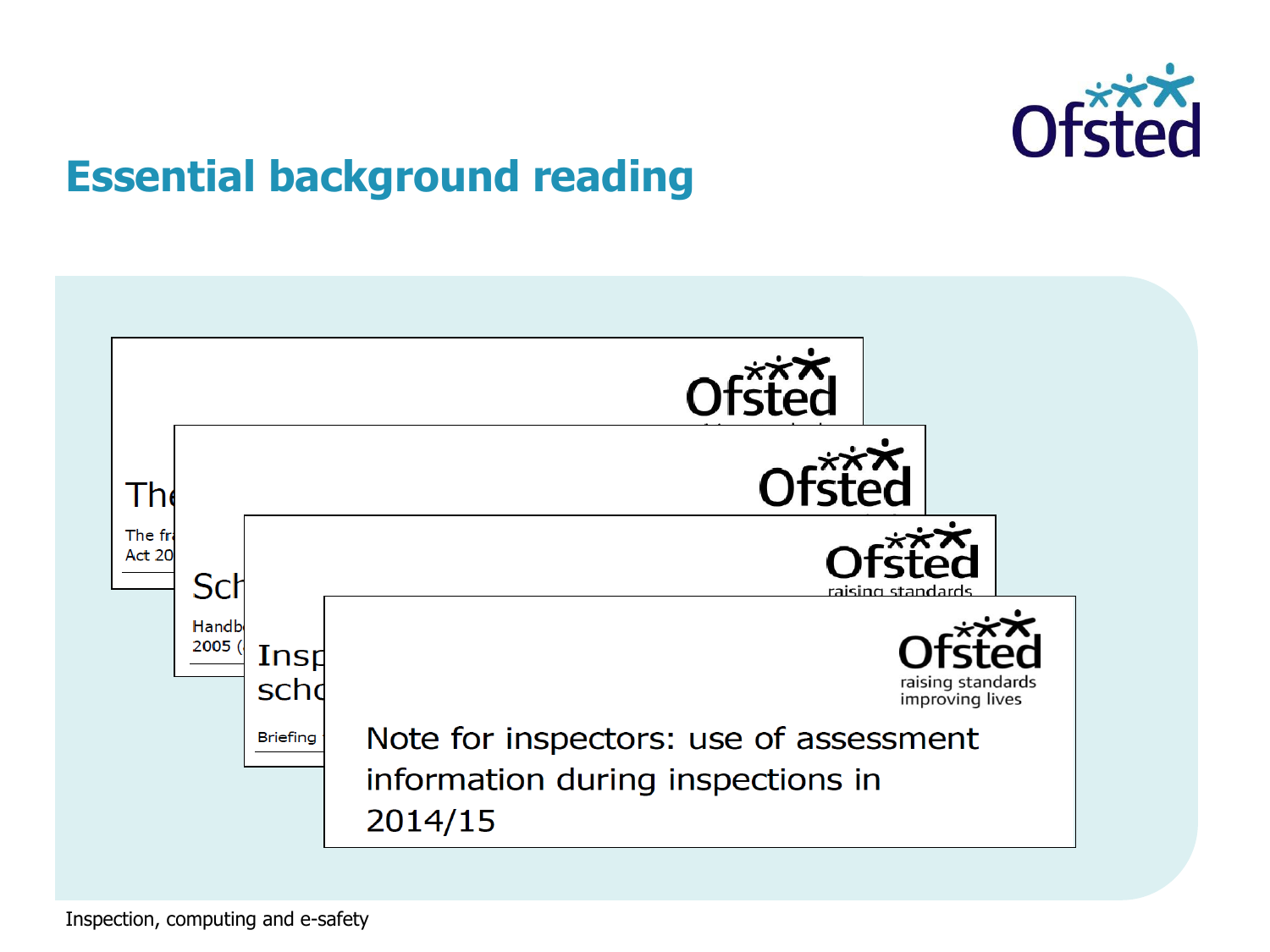

### **Support available**



Inspection, computing and e-safety